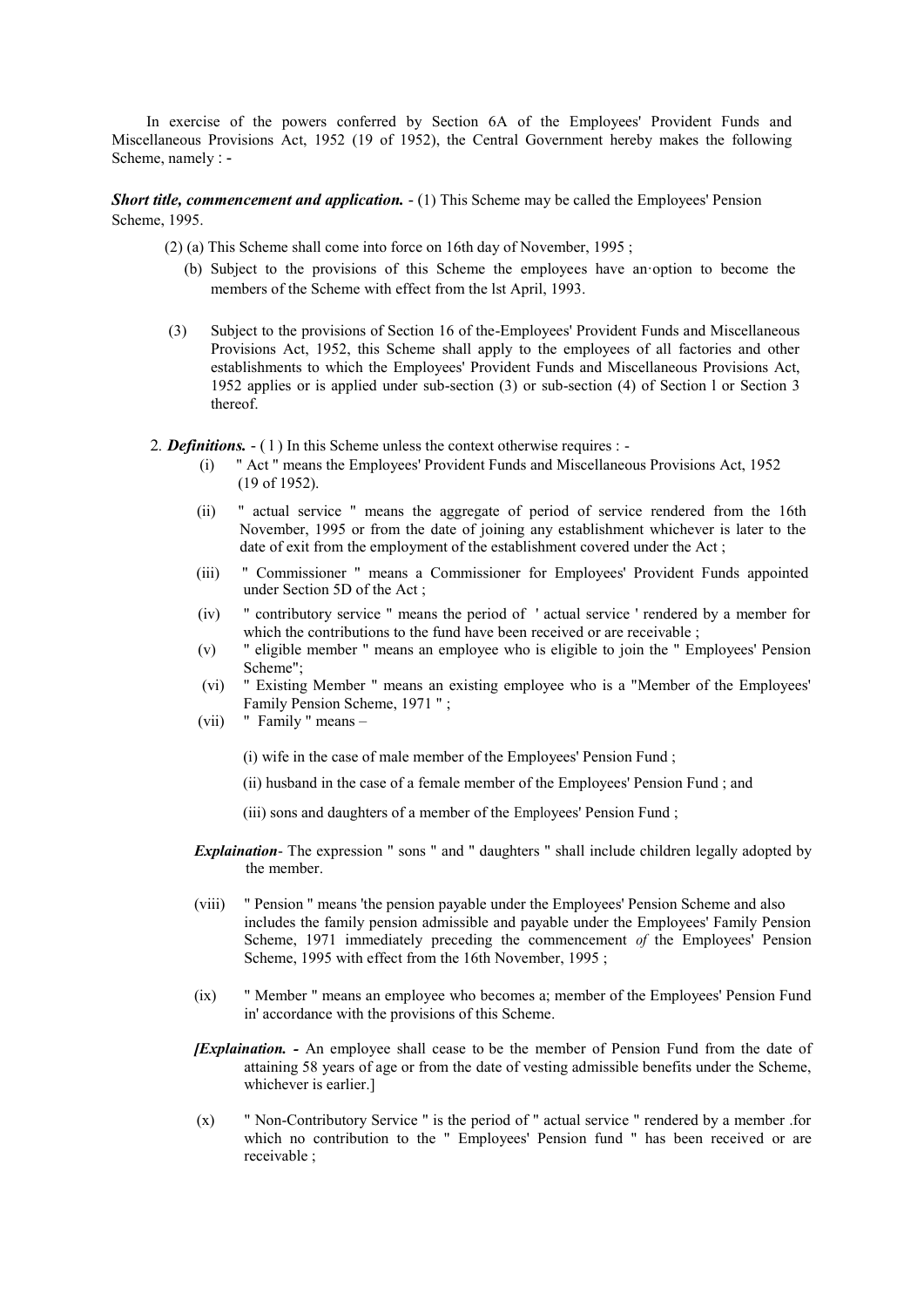- (xi) " orphan " means a person, none of whose parents is alive;
- (xii) " past service " means the period of service rendered by an existing member from the date of joining Employees' Family Pension Fund till the 15th November, 1995;
- (xiii) " Pay " means basic wages, with dearness allowance, retaining allowance and cash value of food concessions admissible, if any ;
- (xiv) "Pension Fund '' means the Employees' Pension Fund set up under sub-section (2) of Section 6A of the Act;
- (xv) " pensionable service " means the service rendered by the member for which contributions have been received or are receivable ;
- (xvi) " Permanent total disablement " means such disablement of permanent nature as incapacitates an employee for all work which he/she was capable of performing at the time of disablement, regardless whether such disablement is sustained in the course of employment or otherwise;
- (xvii) " Table " means Table appended to this Scheme ;
- (xviii) The words and expressions defined in the Act but not defined in this Scheme shall have the same meaning as assigned to them in the Act.
- **3***. Employees' Pension Fund.*  (1) From and out of the contributions payable by the employer in each month under Section 6 of the Act or under the rules of the Provident Fund of the establishment which is exempted either under clauses (a) and (b) of sub-section (1) of Section 17 of the Act or whose employees are exempted under either paragraph 27 or paragraph 27-A of the Employees' Provident Fund Scheme, 1952, a part of contribution representing 8.33 per cent. of the Employee's pay shall be remitted by the employer to the Employees' Pension Fund within 15 days of the close of every month by a separate bank draft or cheque on account of the Employees' Pension Fund contribution in such manner as may be specified in this behalf by the Commissioner. The cost of the remittance, if any, shall be borne by the employer.
	- (2) The Central Government shall also contribute at the rate of 1.16 per cent. of the pay of the members of the Employees' Pension Scheme and credit the contribution to the Employees' Pension Fund :

Provided that where the pay of the member exceeds fifteen thousand rupees per month the contribution payable by the employer and the Central Government be limited to the amount payable on his pay of fifteen thousand rupees only.

- (3) Each contribution payable under sub-paragraphs (1) and (2) shall be calculated to the nearest rupee, fifty paise or more to be counted as the next higher rupee and fraction of a rupee less than fifty paise to be ignored.
- (4) The net assets of the Family Pension Scheme, 1971 shall vest in and stand transferred to the Employees' Pension Fund.
- **4.** *Payment of contribution.*  (1) The employer shall pay the contribution payable to the Employees' Pension Fund in respect of each member of the Employees' Pension Fund employed by him directly or by or through a contractor.
	- (2) It shall be the responsibility of the principal employer to pay the contributions payable to the Employees' Pension Fund by himself in respect of the employees directly employed by him and also in respect of the employees employed by or through a contractor.

Provided that the Central Government shall pay the contribution payable to the Employees' Pension Fund in respect of an employee who is a person with disability under the Persons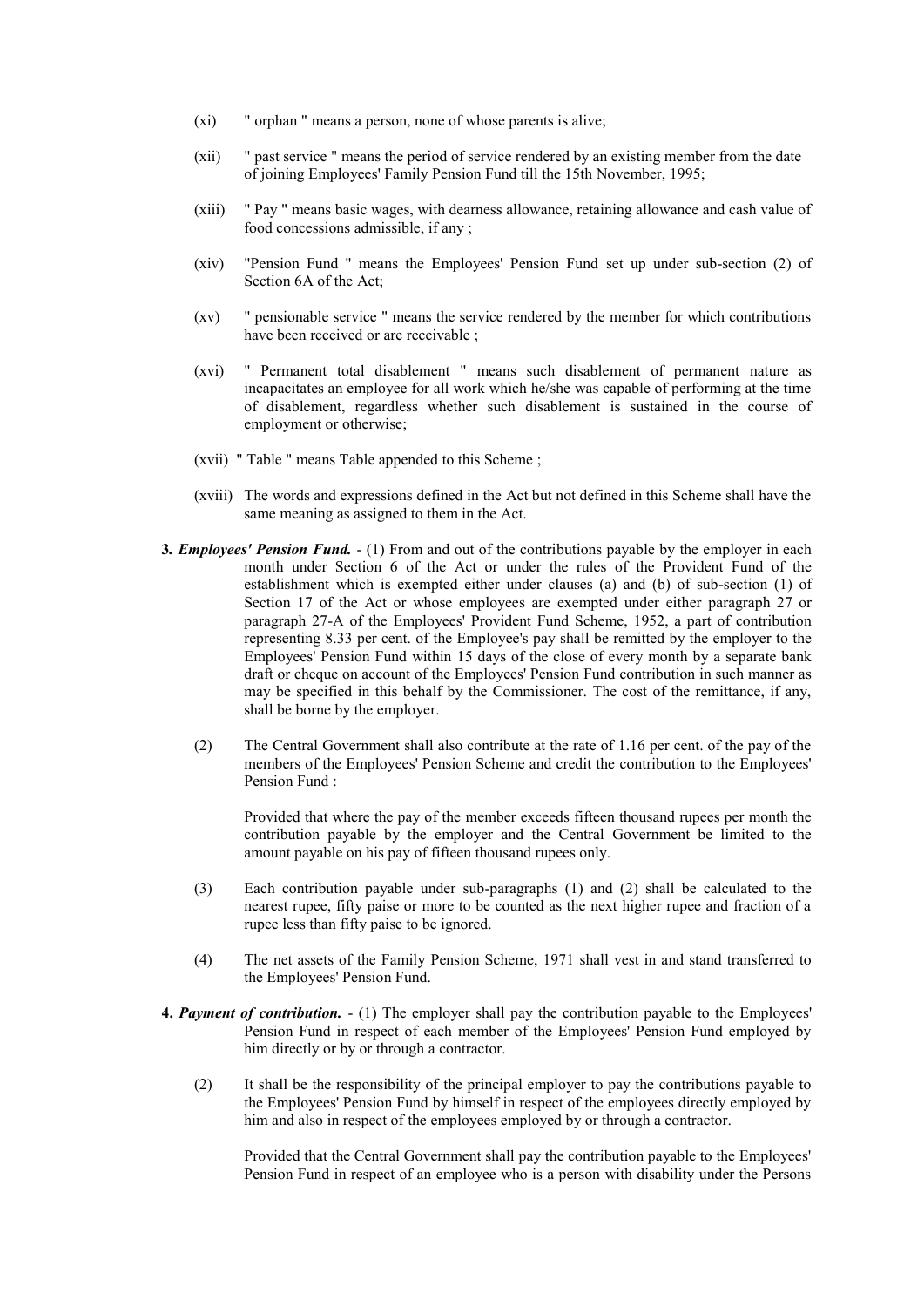with Disabilities (Equal Opportunities, Protection of Rights and Full Participation) Act, 1995 (1 of 1996) and under the National Trust for Welfare of Persons with Autism, Cerebral Palsy, Mental Retardation and Multiple Disabilities Act, 1999 (44 of 1999) respectively, upto a maximum of three years from the date of commencement of membership of the Fund.

**5.** *Recovery of damages for default in payment of any contributions.* - (1) Where a employer makes default in the payment of any contribution to the Employees' Pension Fund, or in the payment of any charges payable under any other provisions of the Act or the Scheme, the Central Provident Fund Commissioner or such officer as may be authorised by the Central Government by notification in the Official Gazette in this behalf, may recover from the employer by way of penalty, damages at the rates given in the table below :-

| Sl. No. | Period of default                              | Rates of Damages (percentage of arrears)<br>per annum) |
|---------|------------------------------------------------|--------------------------------------------------------|
| (1)     |                                                | (3)                                                    |
| (a)     | Less than two months                           | Five                                                   |
| (b)     | Two months and above but less than four months | Ten                                                    |
| (c)     | Four months and above but less than six months | Fifteen                                                |
| (d)     | Six months and above                           | Twenty Five.                                           |

- (2) The damages shall be calculated to the nearest rupee, 50 paise or more to be counted as the nearest higher rupee and fraction of a rupee less than 50 paise to be ignored.
- **6.** *Membership of the Employees' Pension Scheme.*  Subject to sub-paragraph (3) of paragraph 1, the Scheme shall apply to every employee –
	- (a) who on or after the 16th November, 1995, becomes a member of the Employees' Provident Fund Scheme, 1952, or of the Provident Funds of the factories and other establishments exempted by the appropriate Government under section 17 of the Act, or in whose case exemption has been granted under paragraph 27 or 27-A of the Employees' Provident Fund Scheme, 1952 and whose pay on such date is less than or equal to fifteen thousand rupees, from the date of such membership ;
	- (b) who has been a member of the ceased Employees' Family Pension Scheme, 1971 before the commencement of this Scheme from 16th November, 1995 ;
	- (c) who ceased to be a member of the Employees' Family Pension Scheme, 1971 between 1st April, 1993 and 15th November, 1995 and opts to exercise his option under Paragraph 7 ;
	- (d) who has been a member of the Employees' Provident Fund or of Provident Funds of factories and other establishments exempted by the appropriate Government under section 17 of the Act or in whose case exemption has been granted under Paragraph 27 or 27 A of the Employees' Provident Fund Scheme, 1952, on 15th November, 1995 but not being a member of the ceased Employees' Family Pension Scheme, 1971 opts to exercise his option under paragraph 7.
	- *Explanation.-* An employee shall cease to be the member of Pension Fund from the date of attaining 58 years of age or from the date of vesting admissible benefits under the Scheme, whichever is earlier.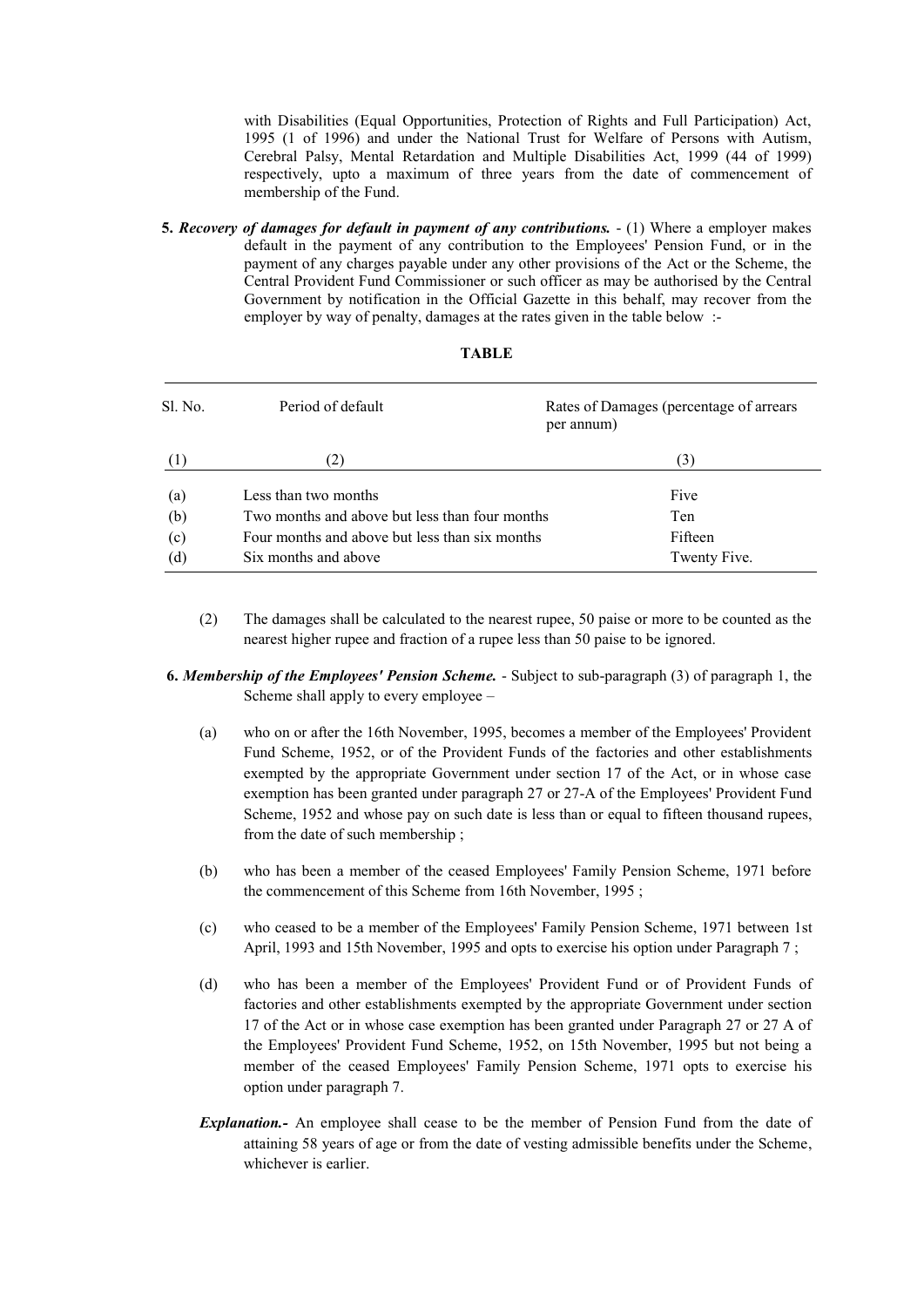- *6A. Retention of membership.*  A member of the Employees' Pension Fund shall continue to be such member till he attains the age of 58 years or he avails the withdrawal benefit to which he is entitled under para 14 of the Scheme, or dies, or the pension is vested in him in terms of para 12 of the Scheme whichever is earlier.
- **7.** *Option for joining the Scheme.* **-** (1) Members referred to under sub-para (c) of Paragraph 6 who have died between 1st April, 1993 and 15th November, 1995 shall be deemed to have exercised the option of joining the Scheme on the date of his death.
	- (2) Members referred to in sub-paragraph (c) of paragraph 6 who are alive shall have the option to join the Scheme as per the provisions of paragraph 17 from the date of exit from the employment.
	- (3) Members referred to in sub-paragraph (d) of paragraph 6 shall have the option to join the Scheme as per the provisions of Paragraph 17 from 16th November, 1995.
- **8.** *Resolution of doubts.*  If any doubt arises whether an employee is entitled to become a member of the Employees' Pension Fund, the same shall be referred to the Regional Provident Fund Commissioner who shall decide the same :

Provided that both the employer and the employee shall be heard before passing final order in the matter.

- **9***. Determination of eligible service.* The eligible service shall be determined as follows :
	- (a) In the case of "new entrant" the "contributory service" shall be treated as eligible service. The total contributory service shall be rounded off to the nearest year. The fraction of service for six months or more shall be treated as one year and the service less than six months shall be ignored.
	- *Explanation.* In the case of employees employed seasonally any establishment the period of "contributory service'' in any year, notwithstanding that such service is less than a year shall be treated as a full year.
	- (b) In the case of the "existing member" the aggregate of contributory service and the 'past service' shall be treated as eligible service

Provided that if there is any period in the "past service" for which the contributions towards the Family Pension Scheme, 1971 has not been received, the said period shall count as eligible service only if the contribut1ons thereof have been received in the Employees' Pension Fund.

- *Explanation.* For the purpose of this sub-paragraph, the aggregate of contributory service and past service for less than six months shall be ignored and six months and above shall be rounded to a year.
- **10***. Determination of Pensionable Service. -* (1) The pensionable service of the member shall be determined with reference to the contributions received or are receivable on his behalf in the Employees' Pension Fund.
	- (2) In the case of the member who superannuates on attaining the age of 58 years, and who has rendered 20 years pensionable service or more, his pensionable service shall be increased by adding a weightage of 2 years.
- **11. Determination of Pensionable Salary.**  $(1)$  The pensionable salary shall be the average monthly pay drawn in any manner including on piece rate basis during contributory period of service in the span of sixty months preceding the date of exit from the membership of the Pension Fund and the pensionable salary shall be determined on pro-rata ·basis for the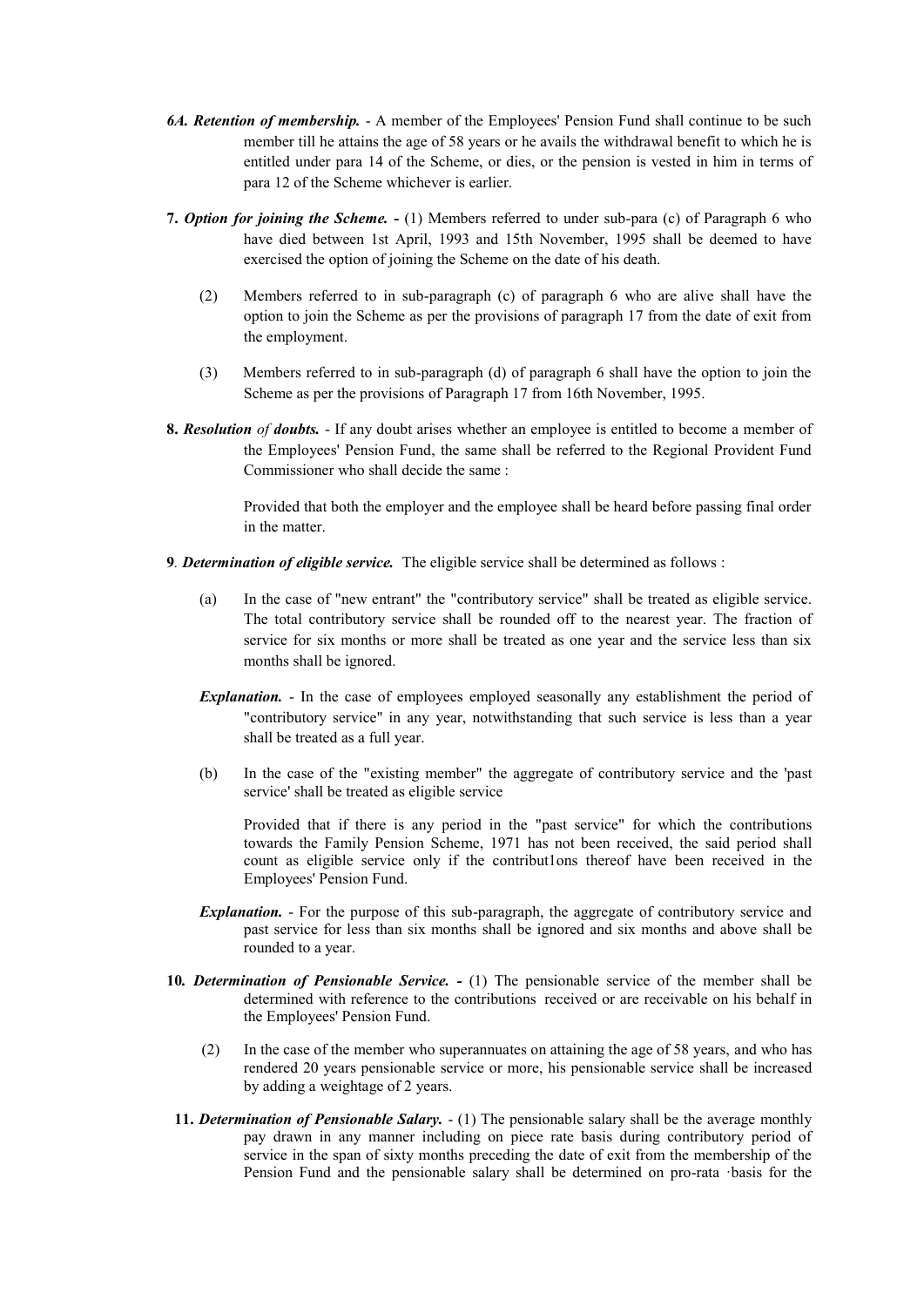pensionable service up to the 1st day of September, 2014, subject to a maximum of six thousand and five hundred rupees per month, and for the period thereafter at the maximum of fifteen thousand rupees per month :

Provided that if a member was not in receipt of full pay during the period of sixty months preceding the day he ceased to be the member of the Pension Fund, the average of previous sixty months full pay drawn by him during the period for which contribution to the pension fund was recovered, shall be taken into account as pensionable salary for calculating pension.

- (2) If during the said span of 60 months there are non-contributory periods of service including cases where the member has drawn salary for a part of the month, the total wages during the 60 months span shall be divided by the actual number of days for which salary has been drawn and the amount so derived shall be multiplied by 30 to work out the average monthly pay.
- (3) The maximum pensionable salary shall be limited to fifteen thousand rupees per month.
- (4) The existing members as on the 1st day of September, 2014, who at the option of the employer and employee, had been contributing on salary exceeding six thousand and five hundred rupees per month, may on a fresh option to be exercised jointly by the employer and employee continue to contribute on salary exceeding fifteen thousand rupees per month and the pensionable salary for the existing members who prefer such fresh option shall be based on the higher salary :

Provided that the aforesaid members have to contribute at the rate of 1.16 per cent. on salary exceeding fifteen thousand rupees as an additional contribution from and out of the contributions payable by the employees for each month under the provisions of the Act or the rules made thereunder :

Provided further that the fresh option shall be exercised by the member within a period of six months from the 1st day of September, 2014:

Provided also that the period specified in the second proviso may, on sufficient cause being shown by the member, be extended by the Regional Provident Fund Commissioner for a further period not exceeding six months :

Provided also if no option is exercised by the member within such period (including the extended period), it shall be deemed that the member has not opted for contribution over wage ceiling and the contributions to the Pension Fund made over the wage ceiling in respect of the member shall be diverted to the Provident Fund account of the member along with interest as declared under the Employees' Provident Funds Scheme from time to time.

**12.** *Monthly Member's Pension.* - (1) A member shall be entitled to : -

- (a) superannuation pension if he has rendered eligible service of 10 years or more and retires on attaining the age of 58 years ;
- (b) early pension, if he has rendered eligible service of 10 years or more and retires or otherwise ceases to be in the employment before attaining the age of 58 years.
- (2) In the case of a new entrant, the amount of monthly superannuation pension or early pension, as the case may be, shall be computed in accordance with the following factors, namely : -

Monthly member's pension = Pensionable salary X Pensionable service 70

Provided that the members' monthly pension shall be determined on a pro-rata basis for the pensionable service upto the 1st day of September, 2014 at the maximum pensionable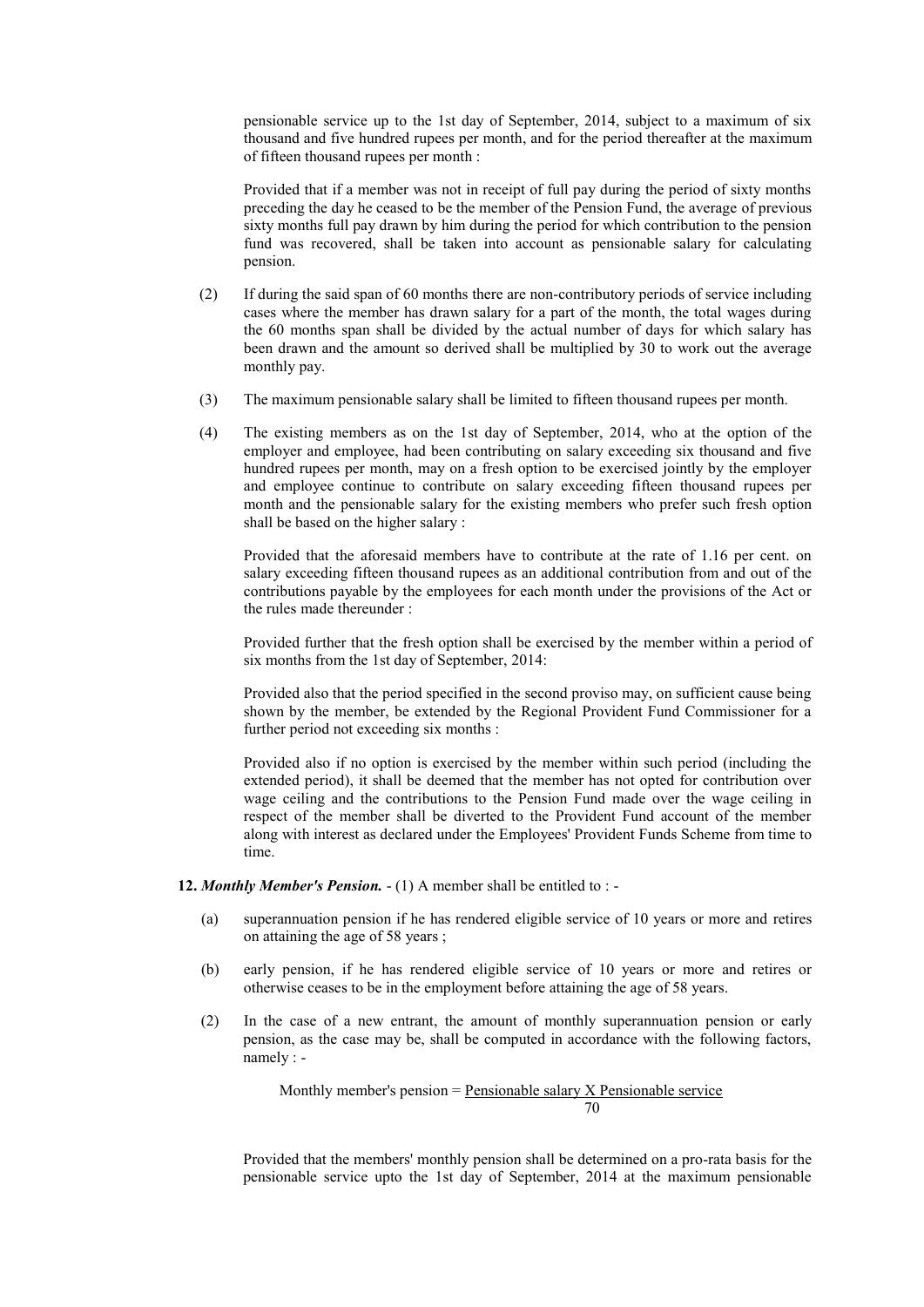salary of six thousand and five hundred rupees per month and for the period thereafter at the maximum pensionable salary of fifteen thousand rupees per month.

- (3) In the case of an existing member in respect of whom the date of commencement of pension is after the 16th November, 2005, -
- (i) superannuation or early pension shall be equal to the aggregate of : -
- (a) pension as determined under sub-paragraph (2) for the period of pensionable service rendered from the 16th November, 1995 or Rs. 635/- per month whichever is more ;
- (b) past service pension shall be as given below : -

The past service pension payable on completion of 58 years of age on the 16th November, 1995

| Years of past service |                                                 | Salary upto Rs 2500/- per month |     | Salary more than Rs 2500/- per month |  |
|-----------------------|-------------------------------------------------|---------------------------------|-----|--------------------------------------|--|
|                       | (!)                                             |                                 | (2) | (3)                                  |  |
| (i)                   | Upto 11 years                                   |                                 | 80  | 85                                   |  |
| (ii)                  | More than 11 years but upto 15 years            |                                 | 95  | 105                                  |  |
|                       | (iii) More than 15 years but less than 20 years |                                 | 120 | 135                                  |  |
|                       | (iv) Beyond 20 years                            |                                 | 150 | 170                                  |  |

The amount under column (2) or (3) above, as the case may be, shall be multiplied by the factor given in Table ' B ' corresponding to the period between the 16th November, 1995 and the date of exit to arrive at past service pension payable.

- (ii) The aggregate of (a) and (b) calculated as above shall be subject to a minimum of Rs. 800/ per month, provided the eligible service is 24 years. Provided further, if it is less than 24 years, the pension as computed above shall be reduced proportionately subject to a minimum of Rs. 450/- per month.
- (4) In the case of an existing member and in respect of whom the date of commencement of pension is between the 16th November, 2000 and the 16th November, 2005, -
- (i) superannuation or early pension shall be equal to the aggregate of : -
- (a) pension as determined under sub-paragraph (2) for the period of service rendered from the 16th November, 1995 or Rs. 438/- per month whichever is more ;
- (b) past service pension as provided in sub-paragraph (3).
- (ii) The aggregate of (a) and (b) calculated as above shall be subject to a minimum of Rs. 600/ per month, provided the eligible service is 24 years. Provided further, if it is less than 24 years, the pension shall be proportionately less subject to the minimum of Rs. 325/- per month.
- (5) In the case of an existing member and in respect of whom the date of commencement of pension is before the 16th November, 2000, -
- (i) The superannuation or early pension shall be equal to the aggregate of : -
- (a) pension as determined under sub-paragraph (2) for the period of service rendered from the 16th November, 1995 or Rs. 335/- per month whichever is more ;
- (b) past service pension as provided in sub-paragraph (3).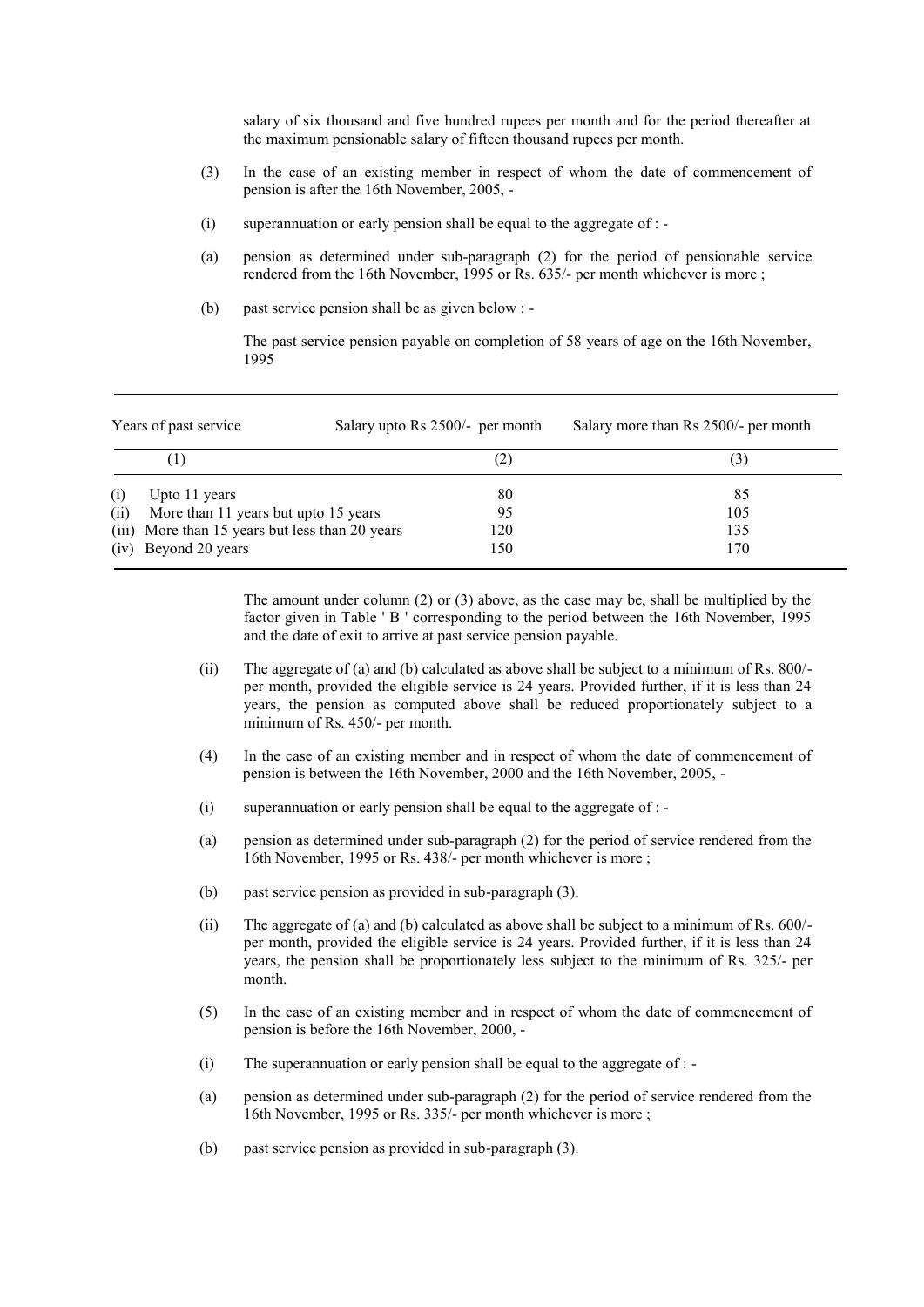- (ii) The aggregate of (a) and (b) calculated as above shall be subject to the minimum of Rs. 500/- per month, provided the eligible service is 24 years. Provided further, if it is less than 24 years the, pension shall be proportionately lesser but subject to the minimum of Rs. 265/- per month
- (6) Except as otherwise expressly provided hereinafter the monthly member's pension under sub-paragraphs (2) to (5) mentioned hereinabove, as the case may be, shall be payable from a date immediately following the date of completion of 58 years of age notwithstanding that the member has retired or ceased to be in the employment before that date.
- (7) A member if he so desires, may be allowed to draw an early pension from a date earlier than 58 years of age but not earlier than 50 years of age. In such cases, the amount of pension shall be reduced at the rate of four per cent, for every year the age falls short of 5 8 years.
- (7A) monthly members pension including any relief payable to any existing or future member under this paragraph shall not be less than one thousand rupees.

Provided that, on and from the first day of September, 2014, the minimum pension of one thousand rupees payable under this subparagraph shall be subject to –

- (i) deductions on account of benefits of commutation and return of capital taken by members under the extant provisions of this scheme prior to 26th September, 2008; and
- (ii) deductions on account of early pension under subparagraph (7).
- (7B)(a) a member who has attained the age of fifty-eight years and is otherwise eligible for pension under clause (a) of sub-paragraph (1) of this paragraph, if he so desires, may be allowed to defer the age of drawing pension later than fifty-eight years but not beyond sixty years of age.
- (b) In such cases as is referred to in clause (a), -
- (i) the amount of pension shall be increased at the rate of four per cent. for every completed year after the age of fifty-eight years which shall be restricted to the wage ceiling given under the proviso to sub-paragraph  $(2)$  of paragraph 3;
- (ii) the member, at his or her option, may also be allowed to continue contributions under paragraph 3 to the Employees' Pension Fund for the period for which the drawal of pension has been deferred, if the member is continuing in employment after the age of fifty-eight years, and the pensionable service and pensionable salary for the purpose of determination of pension under sub-paragraph (2) will be reckoned taking into account the period for which contributions were made after the age of fifty-eight years but not beyond the age of sixty years ;
- (iii) in the event of death of the member, who has opted for deferring the age of drawing pension under this sub-paragraph, after attaining the age of fifty-eight years and before the commencement of the pension so deferred, the family of the member will be entitled to pension under clause (c) of sub-paragraph (1) of paragraph 16 from the date following the date of death of the member as if the member monthly pension had commenced on the date of death of the member.
- (8) lf a member ceases to be in the employment by way of retirement or otherwise earlier than the date of superannuation from which pension can be drawn, the member may, on his option, either be paid pension as admissible under this Scheme on attaining the age exceeding 50 years or he may be issued a scheme certificate by the Commissioner indicating the pensionable service, the pensionable salary and the amount of pension due on the date of exit from the employment. lf he/she is subsequently employed in an establishment coverable under this Scheme, his/her earlier service as per the scheme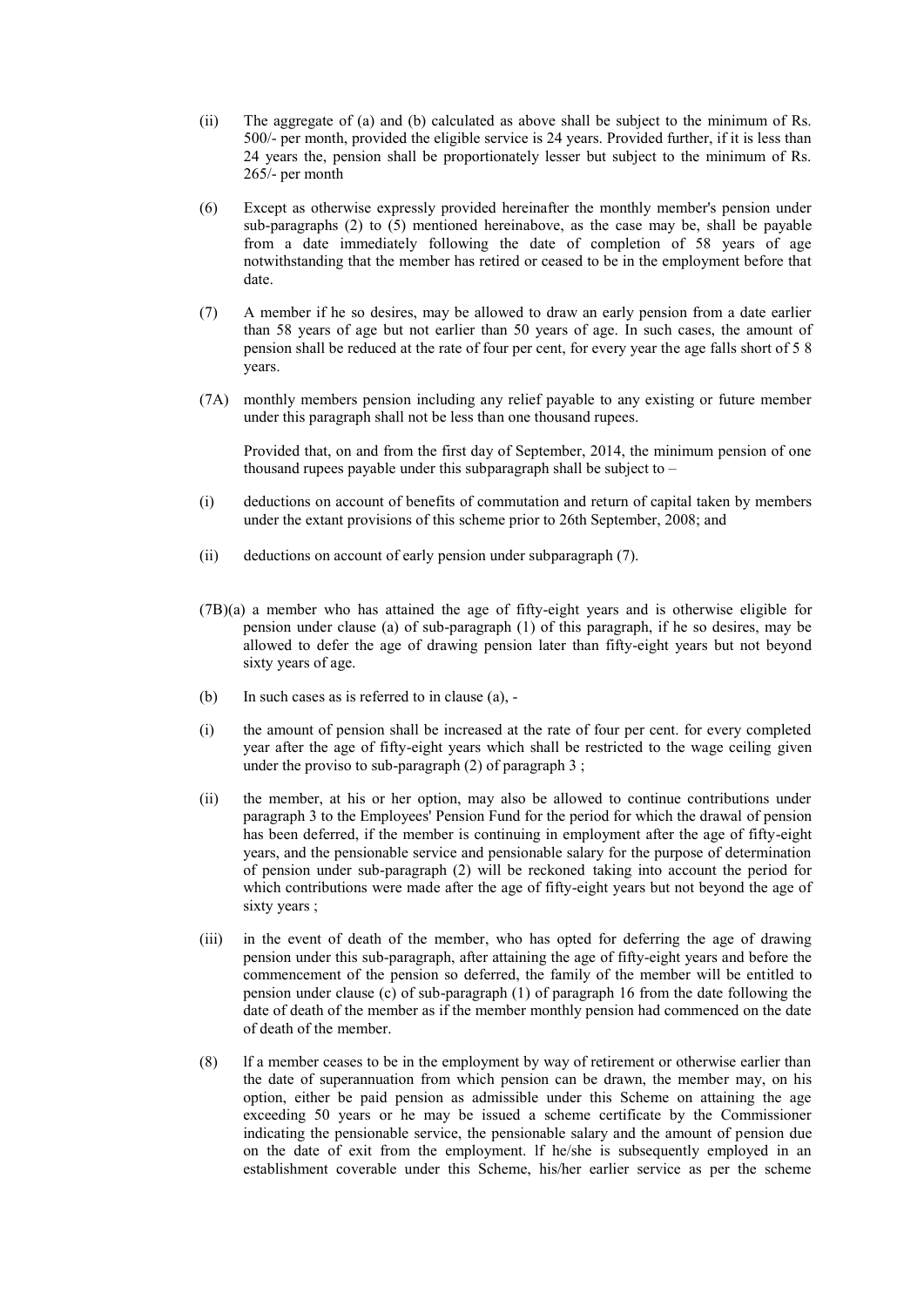certificate shall be reckoned for pension along with the fresh spell of pensionable service. The member postponing the commencement of payment of pension under this paragraph shall also be entitled to additional relief sanctioned under this Scheme from time to time :

Provided that if the member does not take up an employment coverable under this Scheme and has rendered less than ten years eligible service on the date of exit, but dies before attaining the age of fifty-eight years and before a continuous period of thirty-six months has elapsed during which contributions have not been received in respect of the member in the Pension Fund, the amount of contributions received in his case shall be converted into a monthly widow pension or children pension and the widow pension in such cases shall be calculated at the scale laid down in Table ' C ' and the children pension at 25 per cent thereof for each child (upto two) :

Provided further that if there is no widow, then the orphan pension shall be payable at the rate of 75 per cent of the amount which would have been payable as a widow pension subject to the provisions of the paragraph 16 :

Provided also that if the member does not take up an employment coverable under this Scheme and has rendered less than ten years eligible service on the date of exit; but dies before attaining the age of fifty-eight years after a continuous period of thirty-six months has elapsed during which contributions have not been received in respect of the member in the Pension Fund, the family shall be entitled to benefits under paragraph 14.

**14***. Benefits on leaving service before being eligible for monthly member's pension.* - If a member has not rendered the eligible service specified in sub-paragraph (1) of paragraph 12 on the date of exit, or on attaining the 58 years of age, whichever is earlier, such member shall be entitled to a withdrawal benefit as laid down in Table ' D ' or may opt to receive the Scheme certificate provided on the date he has not attained 58 years of age :

> Provided that for calculating such withdrawal benefit, the wages at exit shall be the weighted average of his wages at the end of every wage ceiling period :

Provided further that an existing member shall receive additional return of contributions for his past service under the Employees' Family Pension Scheme, 1971, computed as withdrawal-cum-retirement benefits as per Table ' A' multiplied by the factor given in Table ' B '.

- **15.** *Benefits on permanent and total disablement during the service.*  (1) A member, who is permanently and totally disabled during the employment shall be entitled to pension as admissible under paragraph 12 subject to a minimum of Rs. 250/- per month notwithstanding the fact that he/she has not rendered the pensionable service entitling him/her to pension under paragraph 12 provided that she/he has made at least one month's contribution to the Pension Fund.
	- (2) The monthly member's pension in such cases shall be payable from the date following the date of permanent total disablement and shall be tenable for the life-time of the member.
	- (3) A member applying for benefits under this paragraph shall be required to undergo such medical examination as may be prescribed by the Central Board to determine whether or not he or she is permanently and totally unfit for the employment which he or she was doing at the time of such disablement.
- **16.** *Benefits to the family on the death of a member.*  (1) Pension to the family shall be admissible from the date following the date of death of the member if the member dies -
	- (a) while in service, provided that at least one month's contribution has been paid into the Employees' Pension Fund, or
	- (b) after the date of exit but before attaining the age of 58, from the employment having rendered service entitling him/her to monthly member's pension but before the commencement of pension payment or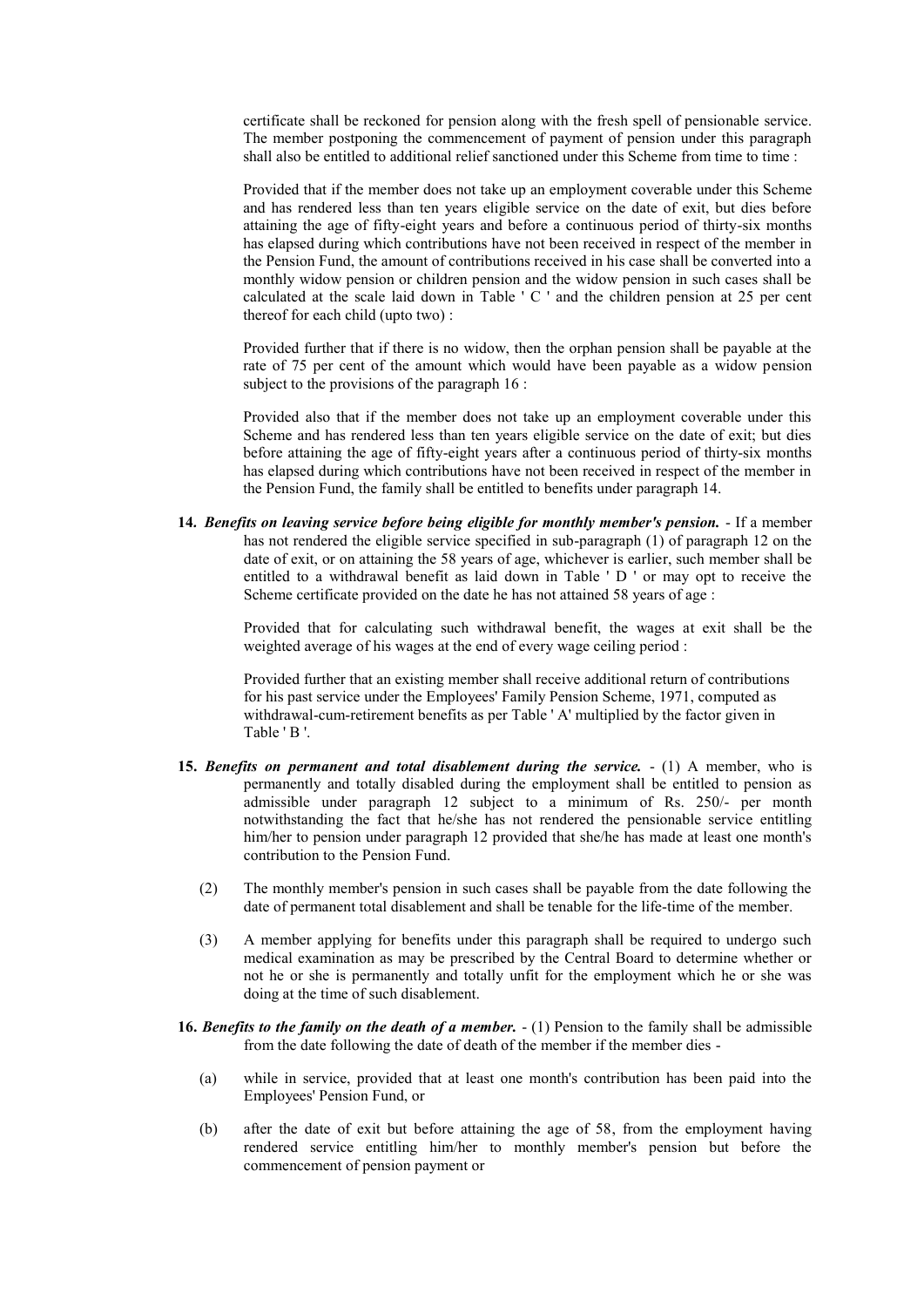- (c) after commencement of payment of the monthly member's pension.
- *Note* : The cases where a member has rendered less than 10 years eligible service on the date of exit but has retained the membership of the Pension Fund, and dies before attaining the age of 58 years, shall be regulated under sub-paragraph (8) of paragraph 12.
	- (2) (a) The monthly widow pension shall be : -
	- (i) in the cases covered by clause (a) of sub-paragraph (1), equal to the monthly member's pension which would have been admissible as if the member had retired on the date of death or Rs. 450/- or the amount indicated in Table ' C ' whichever is more.
	- (ii) in the cases covered by clause (b) of sub-paragraph (1), equal to the monthly member's pension which would have been admissible as if the member had retired on the date of exit or Rs. 450/- per month or the amount indicated in Table ' C ' whichever is more.
	- (iii) in the cases covered by clause (c) of sub-paragraph (1), equal to 50 per cent. of the monthly member's pension payable to the member on the date of his death subject to a minimum of Rs. 450/- per month.
	- (iv) in all the cases, where the amount of family pension sanctioned under the ceased Family Pension Scheme, 1971 and is paid/payable under this scheme is less than Rs. 450 per month the amount of family pension in such cases shall be enhanced to Rs. 450/- per month.
	- (v) in all the cases, where the monthly widow pension including relief, if any, is less than one thousand rupees per month, the amount of monthly widow pension in such cases shall be enhanced to one thousand rupees per month.
	- (b) the monthly widow pension shall be payable upto the date of death of the widow or remarriage whichever is earlier.
- *Note* :- In cases where there are 2 or more widows, family pension shall be payable to the eldest surviving widow. On her death it shall be payable to the next surviving widow, if any. The term "eldest" would mean seniority with reference to the date of marriage.
	- (3) Monthly children pension : -
	- (a) If there are any surviving children of the deceased member, falling within the definition of family, they shall be entitled to a monthly children pension in addition to the monthly widow/widower pension.
	- (b) Monthly children pension for each child shall be equal to 25 per cent. of the amount admissible to the widow of the deceased member as monthly widow pension payable under clause (a) of sub- paragraph (2) :

Provided that the minimum monthly children pension including relief, if any, for each child of the deceased member shall not be less than two hundred and fifty rupees per month.

- (c) Monthly children pension shall be payable until the child attains the age of 25 years.
- (d) The monthly children pension shall be admissible to maximum of two children at a time and will run from the oldest to the youngest child in that order.
- (e) If a member dies leaving behind a family having son or daughter who is permanently and totally disabled, such son or daughter shall be entitled to payment of monthly children pension or orphan pension, as the case may be, irrespective of age and number of children in the family in addition to the pension provided under clause (d).
- (4)(a) If the deceased member is not survived by any widow, but is survived by children falling within the definition of family or if the widow pension is not payable, the children shall be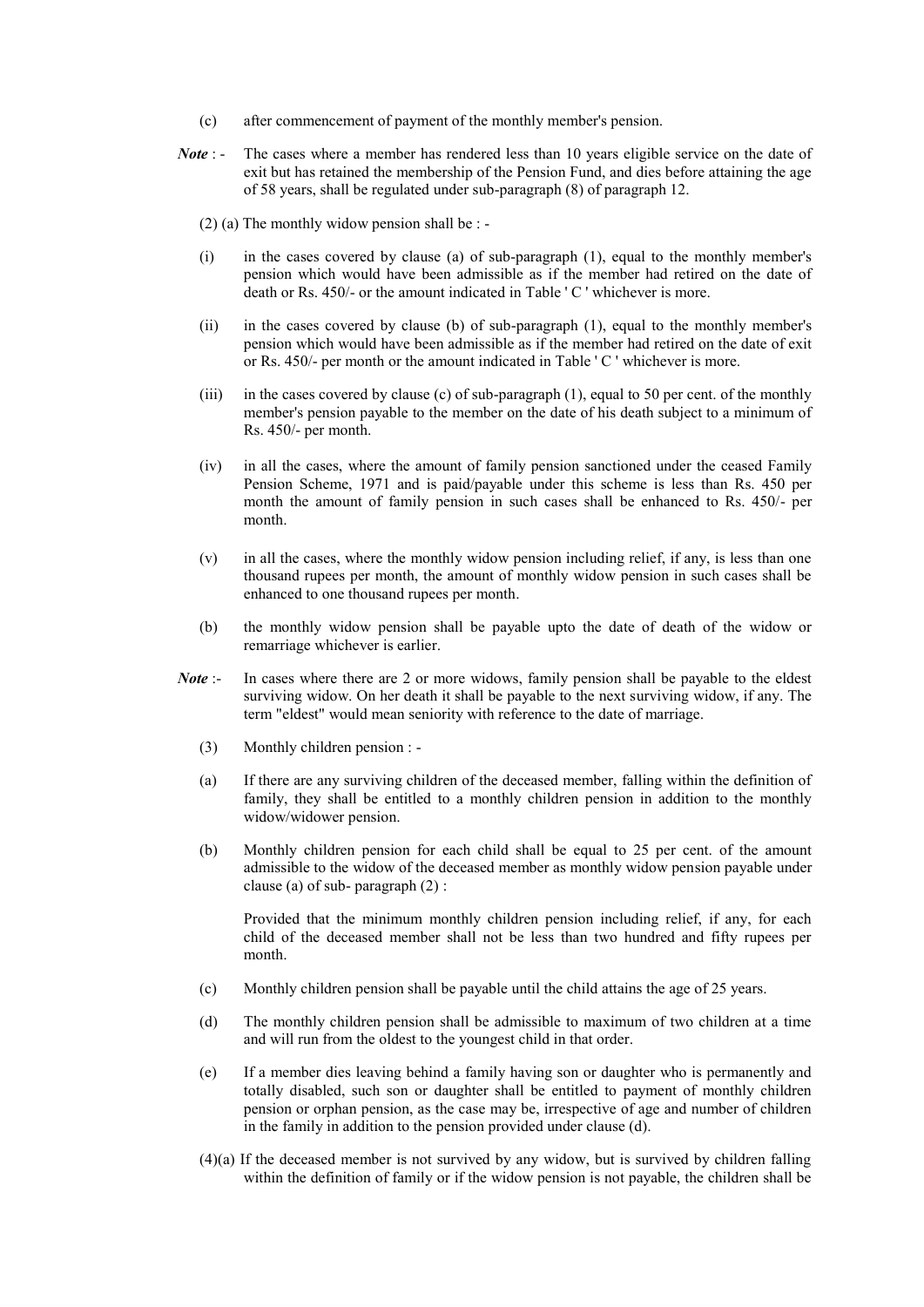entitled to a monthly orphan pension equal to 75 percent of the amount of the monthly widow pension as payable under clause (a) of subparagraph (2) :

Provided that the minimum monthly orphan pension including relief, if any, for each orphan shall not be less than seven hundred and fifty rupees per month.

(aa) The monthly orphan pension shall be payable to each orphan till such orphan attains the age of twenty-five years :

Provided that the monthly orphan pension shall be payable to an orphan beyond the age of twenty-five years, if such orphan is suffering from disorder or disability of mind or who is physically crippled or disabled.

- (b) In the event of death or remarriage of the widow/ widower after sanctioning of widow/widower pension the children shall be entitled in lieu of the monthly children pension, to a monthly orphan pension from the date following the date of death/remarriage of the widow/widower.
- (c) The monthly orphan pension shall be admissible to a maximum of 2 orphans at a time and shall run in order from the oldest to the youngest orphan.
- (5) (a) A member who is not married or who does not have any living spouse and/or an eligible child may nominate a person to receive benefits as laid down hereinafter provided that in the event of his/her acquiring a family subsequently, the nomination so made shall become void. In the event of death of the member such a nominee shall be entitled to receive a monthly pension equal to the monthly widow pension, as admissible under sub-clauses (i) and (ii) of clause (a) of sub-paragraph (2).
- (aa) If a member dies leaving behind no spouse and/or an eligible child falling within the definition of family and no nomination / by such deceased member exists, the widow pension shall be paid under sub-clauses (i) and (ii) of clause (a) of subparagraph 2 either to dependant father or dependent mother as the case may be. On grant of pension to such dependant father and in the event of death of the father pensioner, the admissible pension shall be extended to the surviving mother lifelong.
- (b) If the deceased member had not rendered pensionable service on the date of exit from the employment which would have made him entitled to a monthly members pension under paragraph 12, but had opted to retain the membership of his Scheme under sub- paragraph (8) of paragraph 12, the nominee or the dependant father or the dependant mother, as the case may be, shall be entitled to a withdrawal benefit as provided in paragraph 14.
- **16-A.** *Guarantee of pensionary benefits.*  None of the pensionary benefits under the Scheme shall be denied to any member or beneficiary for want of compliance of the requirement by the employer under sub-paragraph (1) of paragraph 3 provided, however, that the employer shall not be absolved of his liabilities under the Scheme.
- **1**7**.** *Payments on exercise of option.*  (1) Beneficiaries of the deceased members of Employees' Family Pension Scheme, referred to in sub-para (1) of paragraph 7, shall receive higher of the benefits available under the Employees' Family Pension Scheme, 1971 and under this Scheme.
	- (2) Members referred to in sub-paragraph (2) of Paragraph 7 shall have the option to join the Scheme by returning the amount of withdrawal benefit received, if any, together with interest at the rate of 8.5% per annum from the date of payment of such withdrawal benefits and date of exercise of the option, to receive monthly pension as per the provisions of this Scheme.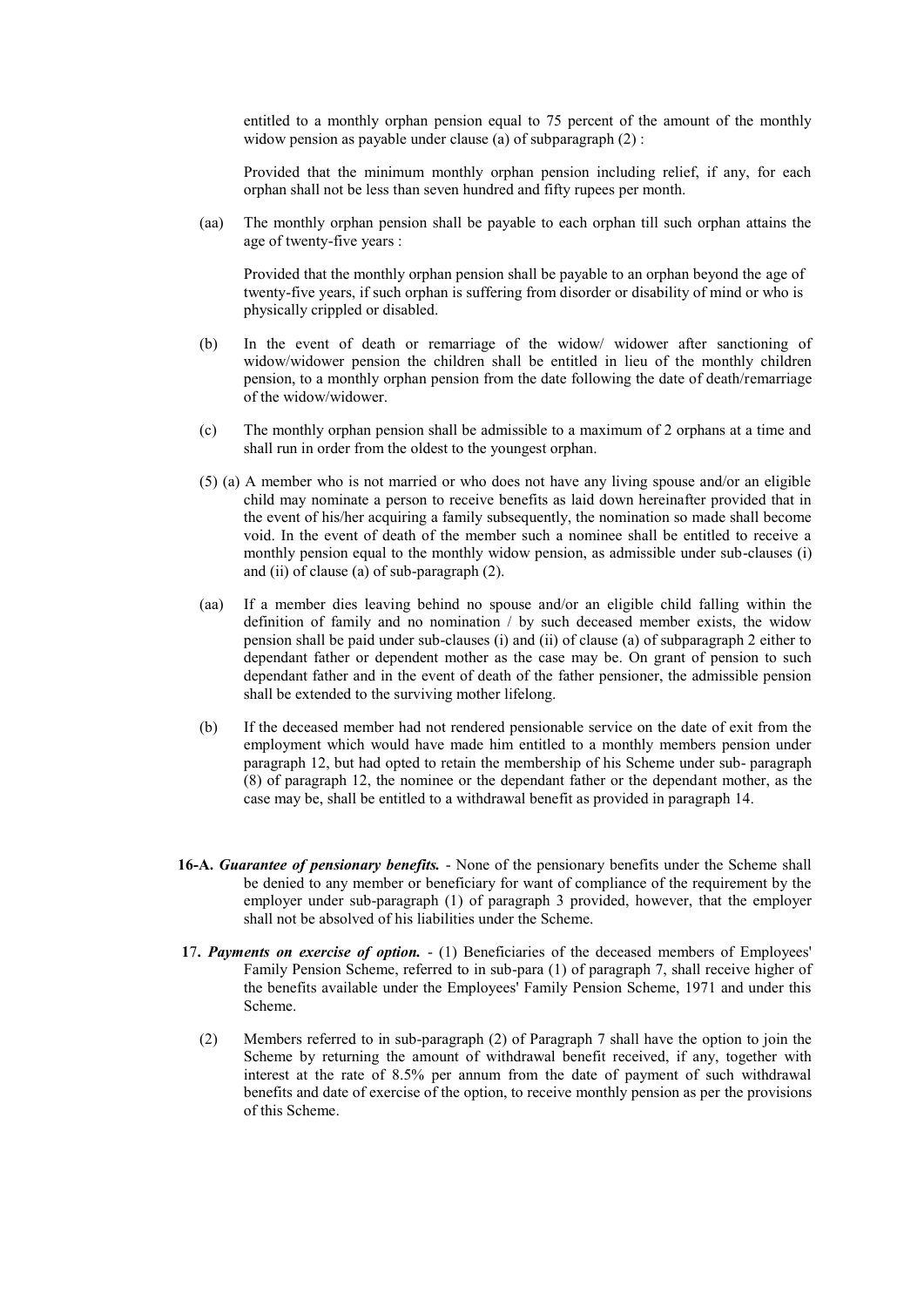- (3) Members referred to in sub-paragraph (3) of paragraph 7 shall be deemed to have joined the ceased Employees' Family Pension Scheme, 1971, with effect from 1-3-1971 on remittance of past period contribution with interest thereon.
- **17-A***. Payment of Pension.*  The claims, complete in all respects submitted along with the requisite documents shall be settled and benefit amount paid to the beneficiaries within twenty days from the date of its receipt by the Commissioner. If there is any deficiency in the claim, the same shall be recorded in writing and communicated to the applicant within twenty days from the date of receipt of such application. In case the Commissioner fails without sufficient cause to settle a claim complete in all respects within twenty days, the Commissioner shall be liable for the delay beyond the said period and penal interest at the rate of 12 per cent. per annum may be charged on the benefit amount and the same may be deducted from the salary of the Commissioner.
- **18.** *Particulars to be supplied by the employees already employed at the time of cammencement of the Employees' Pension Scheme.* - Every person who is entitled to become a member of the Employees' Pension Fund shall be asked forthwith by his employer to furnish and that person shall, on such demand, furnish to him for communication to the Commissioner particulars concerning himself and his family in the form prescribed by the Central Provident Fund Commissioner.
- **19***. Preparation of Contribution Cards.*  The employer shall prepare an Employees' Pension Fund Contribution Card in respect of each employee who has become a member of the Employees' Pension Fund.
- 20. Duties of Employers.  $\overline{\phantom{a}}$  (1) Every employer shall send to the Commissioner within three months of the commencement of this Scheme, a consolidated return of the employees entitled to become members of the Employees' Pension Fund showing the basic wage, retaining allowance, if any, and dearness allowance including the cash value of any food concession paid to each of such employees :

Provided that if there is no employee who is entitled to become a member of the Employees' Pension Fund, the employer, shall send a ' Nil ' return.

(2) Every employer shall send to the Commissioner within fifteen days of the close of each month a return in respect of the employees leaving service of the employer during the preceding month:

Provided that if there is no employee leaving service of the employer during the preceding month the employer shall send a ' NIL ' return.

- (3) Every employer shall maintain such accounts in relation to the amounts contributed by him to the Employees' Pension Fund as the Central Board may, from time to time, direct and it shall be the duty of every employer to assist the Central Board in making such payments from the Employees' Pension Fund to his employees as are sanctioned by or under the authority of the Central Board.
- (4) Notwithstanding anything contained in this paragraph, the Central Board may issue such directions to the employers generally, as it may consider necessary or expedient, for the purpose of implementing the Scheme, and it shall be the duty of every employer to carry out such directions.
- (5) Every employer shall send to the Commissioner, an electronic format of the returns referred to in sub-paragraphs (1) and (2), in such form and manner as may be specified by the Commissioner.
- **21***. Employer to furnish particulars of ownership.*  Every employer in relation to a factory or other establishment to which the Act applies or is applied hereafter shall furnish to the Commissioner particulars of all the branches and departments, owners, occupiers, directors, partners, managers or any other person or persons who have the ultimate control over the affairs of such factory or establishment and also send intimation of any change in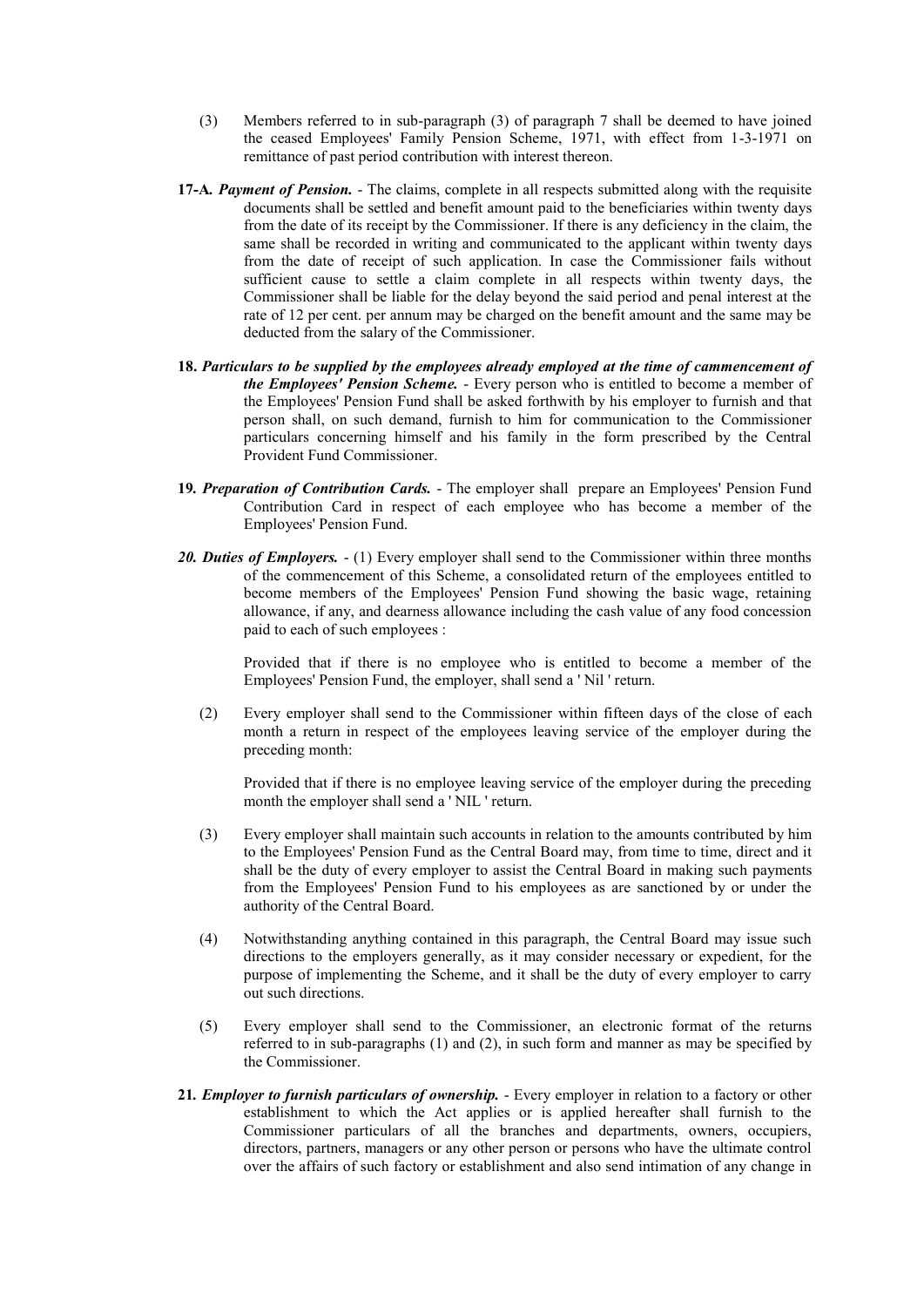such particulars, within fifteen days of such change, to the Commissioner by registered post.

- **22***. Duties of contractors:-* Every contractor shall, within seven days of the close of every month, submit to the principal employer a statement showing the particulars in respect of employees employed by or through him in respect of whom contributions to the Employees' Pension Fund are payable and shall also furnish to him such information as the principal employer is required to furnish under the provisions of· this Scheme to the Commissioner.
- **23.** *Allotment of Account Numbers.-* (1) For purposes of this Scheme, where the member has already been allotted or is allotted hereafter an account number under the Employees Provident Fund Scheme, 1952, he shall retain the same account number.
	- (2) In the case of employees of the establishments exempted from the Employees' provident Fund Scheme, 1952, under Section 17 of the Act, who are members of the Employees' Family Pension Fund the account number already allotted shall be retained by them.
	- (3) In the case of employees of the establishments exempted from the Employees' Provident Fund Scheme, 1952, under Section 17 of the Act, who are not members of the Employees' Family Pension Fund but opt to become members of the Employees' Pension Fund and in case of new employees of such establishments, fresh account numbers shall be allotted by the Commissioner.
- **24.** *Declaration by persons taking up employment after the Fund has been established.*  The employer shall before taking any person into employment, ask him/her to state in writing whether or not he is a member of the Employees' Pension Fund and, if he/she is, also ask him/her to furnish a copy of the Scheme Certificate issued by the Commissioner him/her in respect of the past employment in terms of paragraph 12 as the case may be. If the person concerned was not in employment previously or had availed of return of contribution in respect of his/her previous employment, he/she shall, on demand by the employer, furnish to him, for communication to the Commissioner particulars concerning him/herself and his/her family in the Form prescribed by the Central Provident Fund Commissioner :

Provided that if such person is a person with disability, the aforesaid Form shall further contain such particulars as are necessary for such person.

- **25***. Employees' Pension Fund Account.*  The account called the "Employees' Pension Fund Account" shall be opened by the Commissioner in such manner as may be specified by the Central Board with the approval of Central Government.
- *26. Investment of the Employees' Pension Fund.*  (l): All moneys accruing to Employees' Pension Fund Account except the contributions of the Central Government shall be invested in accordance with the provisions of paragraph 52 of the Employees' Provident Funds Scheme, 1952.
	- (2) Net assets of the Family Pension Fund as on the 16.l1.1995 shall merge in the Pension Fund and remain invested in the Public Account of the Government of India. The future Central Government's contribution accruing to the Pension Fund from 17th November, 1995 onwards shall also be invested in the Public Account of the Government of India.
- **27.** *Disposal of the Fund.*  (l) Subject to the provisions of the Act and this Scheme, the Fund shall not, except with the prior sanction of the Central Government be expended for any purpose other than the payments envisaged in this Scheme, for continued payment of Family Pension, life assurance benefit and retirement-cum-withdrawal benefits sanctioned under the Employees' Family Pension Scheme, 1971, prior to the date of introduction of this Scheme or which may be sanctioned under that Scheme after the 16th November, 1995 in respect of cases arising before that date.
	- (2) All administrative expenses shall be met from the 'Central Administration Account' as specified in paragraph 49 of the Employees' Provident Funds Scheme, 1952. However, the cost of remittance of Pension shall be charged on the Pension Fund.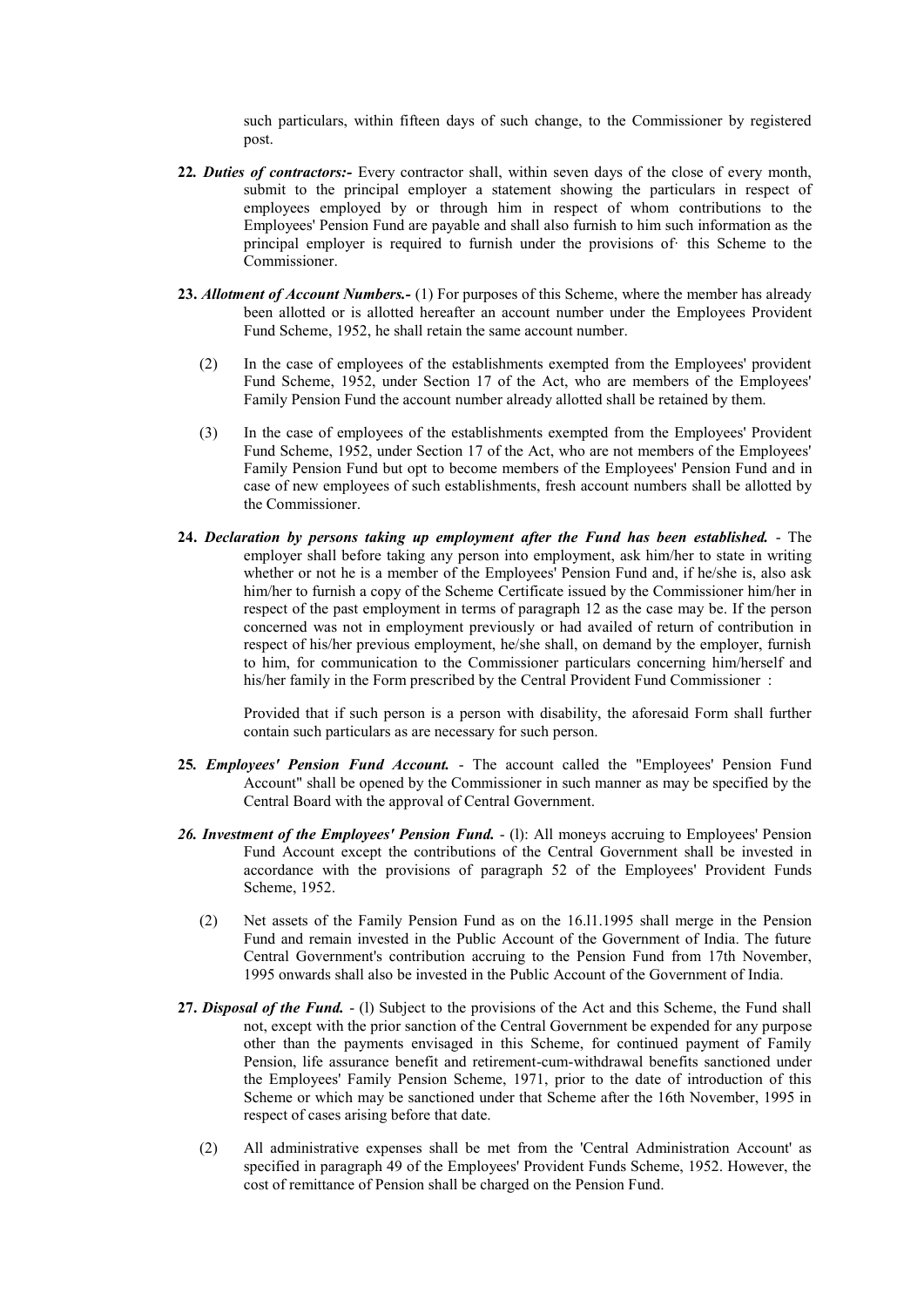- **29.** *Forms of Accounts.* -The accounts of the Employees' Pension Fund as also the Employees' Pension Administration Account shall be maintained by the Commissioner in such form and in such manner as may be specified by the Central Board with the approval of the Central Government.
- **30***. Audit.* -The accounts of the Employees' Pension Fund including the administrative expenses incurred in running this Scheme shall be audited in accordance with the instructions issued by the Central Government in consultation with Comptroller and Auditor-General of India.
- **31***. Rounding up of the Benefits.*  All items of benefits shall be calculated to the nearest rupee, 50 paise or more to be counted as the next higher rupee and fraction of a rupee less than 50 paise shall be ignored.
- **32***. Valuation of the Employees' Pension Fund and review of the rates of contributions and quantum of the pension and other benefits.*  $-(1)$  The Central Government shall have an annual valuation of the Employees' Pension Fund made by a Valuer appointed by it.
	- (2) At any time, when the Employees' Pension Fund so permits the Central Government may alter the rate of contributions payable under this Scheme or the scale of any benefit admissible under this Scheme or the period for which such benefit may be given.
- **33.** *Disbursement of Pension and other benefits.*  The Commissioner shall with the approval of the Central Board, enter into arrangement for the disbursement of pension and other benefits under this Scheme with disbursing agencies like Post Office or Nationalised Banks or Treasuries or Scheduled Commercial banks including Regional Rural banks or Cooperative Banks. The Commission payable to the disbursing agencies and other charges incidental thereto shall be met as provided in paragraph 27 of this Scheme.
- **34.** *Registers, Records, etc.* The Commissioner shall, with the approval of the Central Board, prescribe the registers and records to be maintained in respect of the employees, the form or design of any identity card, token or disc for the purpose of identifying any employee or his nominee or a member of a family entitled to receive the pension and such other forms/formalities as have to be completed in connection with the grant of pension and other benefits or for the continuance thereof subject to such periodical verification as may be considered necessary.
- **35.** *Power to issue directions.*  The Central Government may issue, such directions as may be deemed just and proper by it for resolving any difficulty in the disbursement of pension and other benefits or for resolving any difficulty in implementation of this Scheme.
- **36.** *Regional Committee.*  The Regional Committee set up under paragraph 4 of the Employees' Provident Funds Scheme, 1952, shall advise the Central Board, on such matters, in relation to the administration of this Scheme as the Central Board may refer to it from time to time and in particular, on -
	- (a) progress of recovery of contributions under this Scheme both from factories and establishments exempted under Section 17 of the Act and other factories and establishments covered under the Act.
	- (b) expeditious disposal of prosecutions.
	- (c) speedy settlement of claims relating to pension and other benefits under this Scheme.
- **37.** *Annual Report.* -The Central Board shall cause to be included in the Annual Report on the working of the Scheme prepared under paragraph 74 of the Employees' Provident Fund Scheme, 1952, a report on the working of this Scheme during the previous financial year.
- **38***. Application of the provisions of the Employees' Provident Funds Scheme, 1952.*  In regard to matters for which either there is no provision or there is inadequate provisions in this Scheme the corresponding provisions in the Employees' Provident Funds Scheme, 1952, shall apply.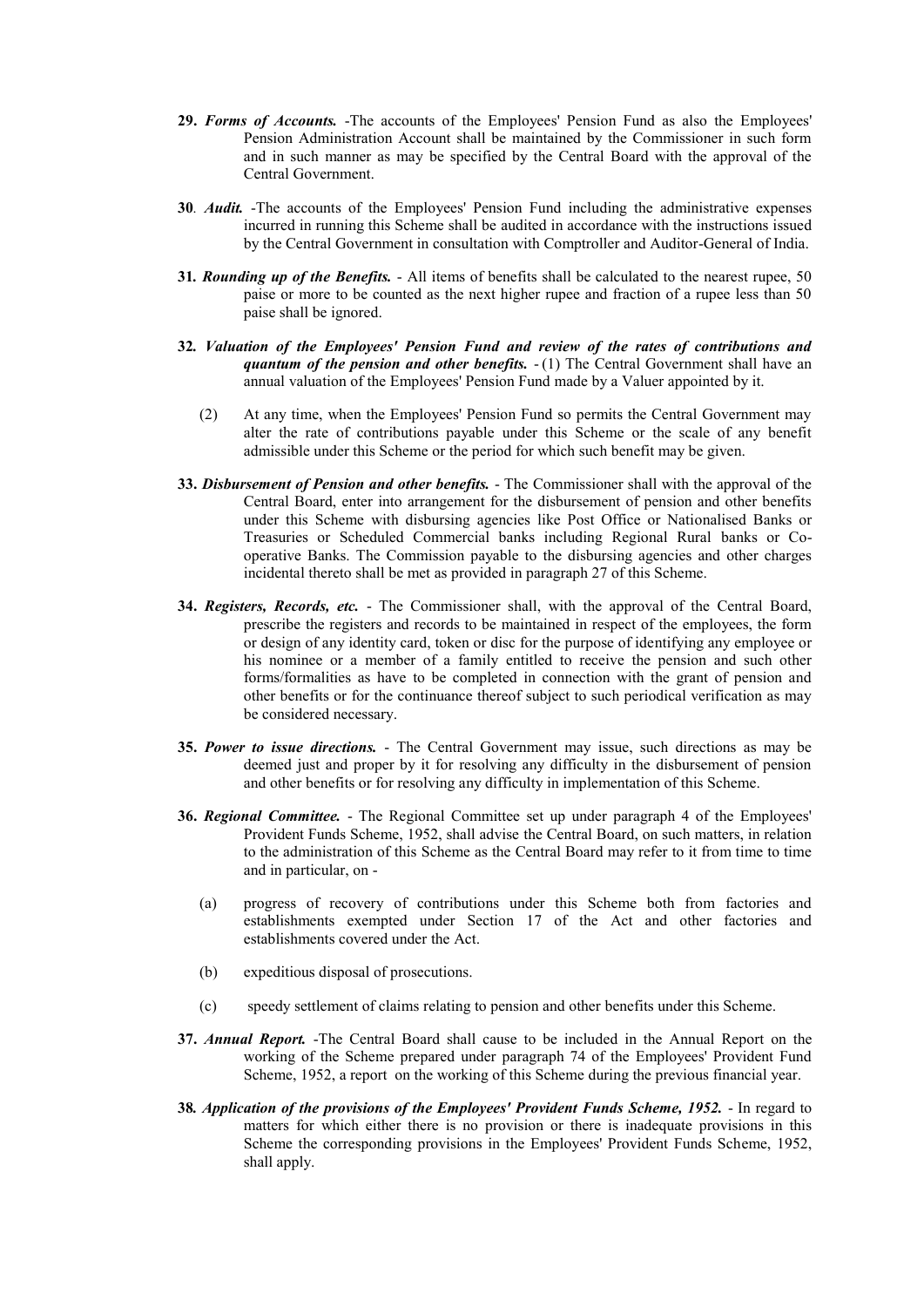- **39***. Exemption from the operation of the Pension Scheme.*  The appropriate Government may grant exemption to any establishment or class of establishments from the operation of this Scheme, if the employees of the establishments are either members of any other pension scheme or proposed to be members of a pension scheme wherein the pensionary benefits are at par or more favourable than the benefits provided under this Scheme. Where exemption is granted to any establishment or class of establishments under this paragraph, withdrawal benefits available to the credit of the employees of such establishment(s) under the ceased Family Pension Scheme, 1971, shall be paid, subject to the consent of the employees, to the pension fund of the establishment(s) so exempted. An application for exemption under this paragraph shall be presented to the Regional Provident Fund Commissioner having jurisdiction by the establishment or class of establishments, together with a copy of the pension scheme of the establishment(s) and other relevant documents, as may be called for by him. On receipt of such an application, the Regional Provident Fund Commissioner shall scrutinise it, obtain the recommendations of the Central Provident Fund Commissioner and submit the same to the appropriate Government for decision, pending disposal of application for exemption under this paragraph employers' share of the contribution shall not be remitted to the pension fund as envisaged in sub-paragraph (1) of paragraph 3. An application for exemption presented under this paragraph shall be disposed of within a period of six months from the date of its receipt or such further time as may be extended for reasons to be recorded in writing. If the application for exemption is not disposed of within the period so specified, the exemption applied for shall be deemed to have been granted.
- *Explanation.* For the purpose of this paragraph, the period of six months will count from the date on which the application for exemption is given in complete form to the satisfaction of the Regional Provident Fund Commissioner.
- **39-A***. Submission of Return.*  The employer of the exempted establishment or class of establishments and/or the Board of Trustees of the exempted establishment or class of establishments shall submit a monthly return to the Commissioner in Form - 1 and such return shall also be submitted in electronic format in such form and manner as may be specified by the Commissioner.

#### **FORM 1**

#### *(See* paragraph 39A)

## **Monthly Return to be submitted by the exempted establishments/class of establishments/Board of Trustees.**

1. DETAILS OF ESTABLISHMENT :

(a) Name of the establishment with full address

(b) Code No. allotted by the Employees' Provident Fund Organisation

2. DETAILS OF EMPLOYEES (INCLUDE ALL BRANCHES/ UNITS ETC.)

| (a) | No. of employees as at the end of previous    |  |
|-----|-----------------------------------------------|--|
|     | month                                         |  |
| (b) | No. of employees who joined during the month  |  |
| (c) | No. of employees who left service during the  |  |
|     | month                                         |  |
| (d) | No. of employees as at the end of the month   |  |
|     | $[(a) + (b) - (c)]$                           |  |
| (e) | Out of (d) above, No. of excluded employees   |  |
| (f) | No. of Pension Fund members as at the end of  |  |
|     | the month [Please furnish the above mentioned |  |